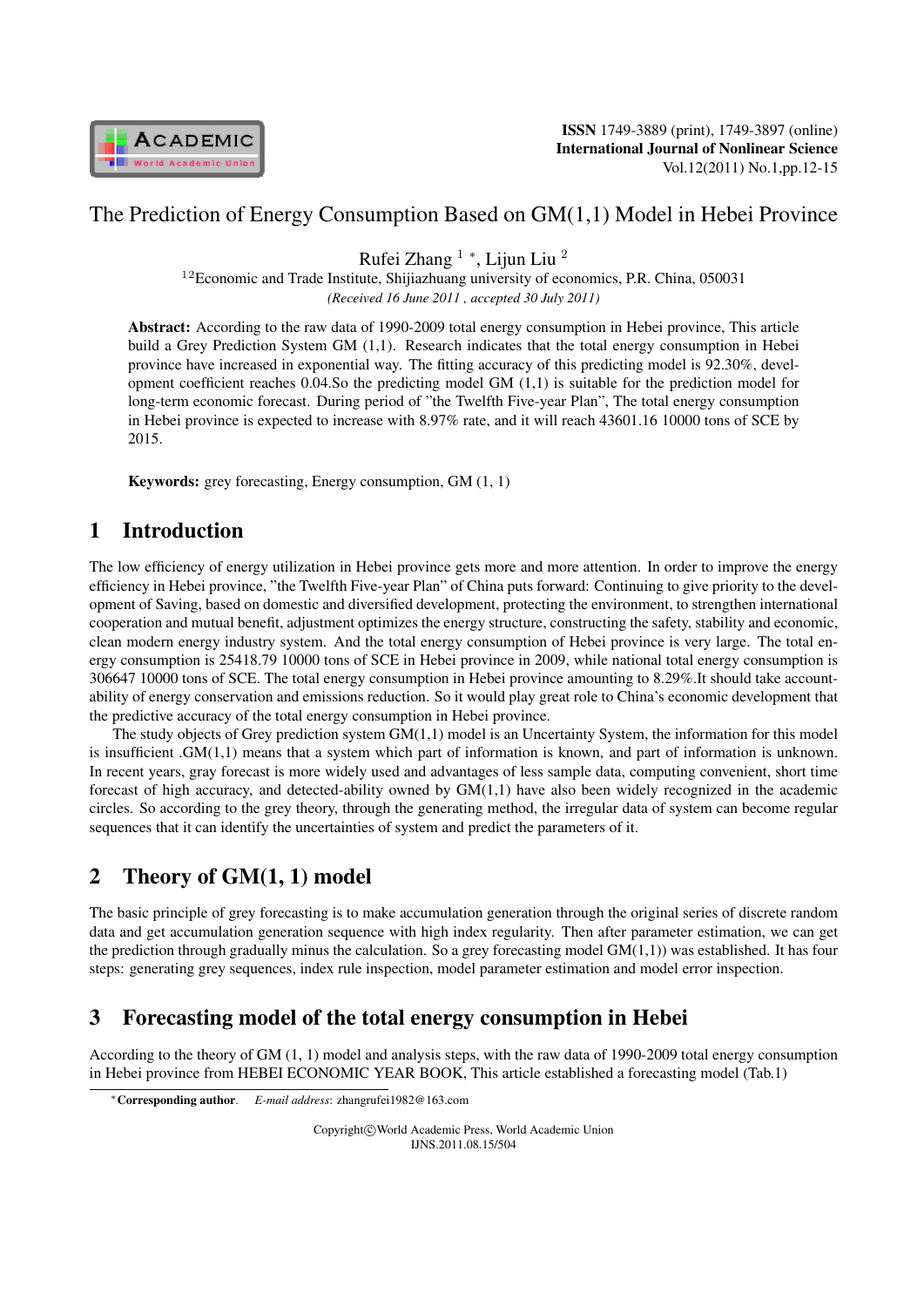Table 1: Table1 Primary Energy Consumption in Hebei Province

| Year | <b>Total Energy consump-</b>   | Year | <b>Total Energy consump-</b> |
|------|--------------------------------|------|------------------------------|
|      | tion                           |      | tion                         |
|      | $(10000 \text{ tons of } SCE)$ |      | $(10000$ tons of SCE)        |
| 1990 | 6124.22                        | 2000 | 11195.71                     |
| 1991 | 6471.93                        | 2001 | 12114.29                     |
| 1992 | 6866.29                        | 2002 | 13404.53                     |
| 1993 | 7861.92                        | 2003 | 15297.89                     |
| 1994 | 8168.62                        | 2004 | 17347.79                     |
| 1995 | 8892.41                        | 2005 | 19835.99                     |
| 1996 | 8938.47                        | 2006 | 21794.09                     |
| 1997 | 9033.01                        | 2007 | 23585.13                     |
| 1998 | 9151.12                        | 2008 | 24321.87                     |
| 1999 | 9379.27                        | 2009 | 25418.79                     |

#### Step 1:Assume  $x^{(0)}$ as original discrete time variable

$$
x^{(0)} = (x^{(0)}(1), x^{(0)}(2), \dots, x^{(0)}(19), x^{(0)}(20) = (6124.22, 6471.93, \dots, 24321.87, 25418.79)
$$

Calculate the accumulate sequence $x^{(0)}$ :

$$
x^{(1)} = (x^{(1)}(1), x^{(1)}(2), \dots, x^{(1)}(19), x^{(1)}(20)) = (6124.22, 12596.15, \dots, 239784.6, 265203.3)
$$

#### Step 2:Index rule inspection

First of all, set  $X^{(0)}$  to authentic smoothness inspection:

$$
\rho(k) = \frac{x^{(0)}(k)}{x^{(1)}(k-1)}
$$

 $\rho(4) = 0.403953461 < 0.5, \rho(5) = 0.298950094 < 0.5, \dots$ 

Therefore, when  $k > 4$ , the quasi smooth condition is satisfied. Again, set  $x^{(1)}$  for authentic index rule inspection.

$$
\sigma^{(1)}(k) = \frac{x^{(1)}(k)}{x^{(1)}(k-1)}
$$

Gain

$$
\sigma^{(1)}(4) = 1.4039535 < 1.5, \sigma^{(1)}(5) = 1.2989501 < 1.5, \dots
$$

Therefore, when  $k > 3$ , quasi index rule satisfied. So it can be established for GM  $(1, 1)$  model. Step 3: Columns  $\hat a = \left[a, b\right]^T$  are parameters of the least-square estimation

$$
\hat{a} = (B^T B)^{-1} B^T Y = \left[ \begin{array}{c} -0.085909989 \\ 4785.935951 \end{array} \right]
$$

Therefore, reflecting  $\hat{x}^{(1)}$  and  $\hat{x}^{(0)}$ 's tendency of the development coefficient *−a*is -0.085909989, From the historical data of grey background value unearths the action  $b$  is 4785.935951

Step 4: make sure energy consumption forecasting model and the time response type

$$
\begin{cases} \hat{x}^{(1)}(k) = \left[ x^{(0)}(1) - \frac{b}{a} \right] e^{-a(k-1)} + \frac{b}{a} = 56742.66 \exp(0.08591k) - 55708.725 \\ \hat{x}^{(0)}(k) = \hat{x}^{(1)}(k) - \hat{x}^{(1)}(k-1) = 4671.236 \exp(0.08591k) \end{cases}
$$

Above is the total energy consumption for GM  $(1, 1)$  of mathematical expressions. *k* is one time variable. Using the prediction model of Hebei province in 1990-2009 energy consumption of historical data fitting results see Fig.1.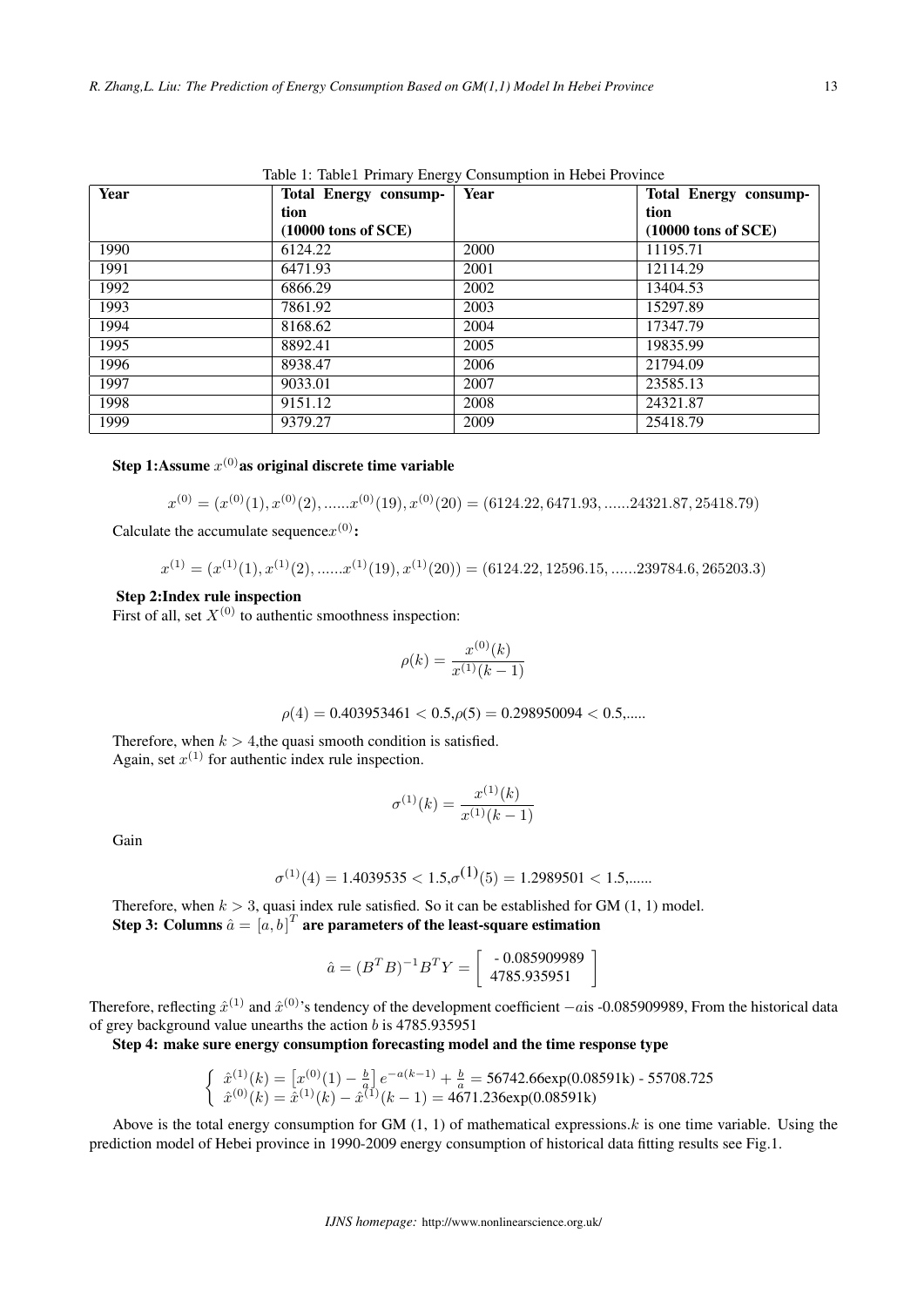

Figure 1: Hebei energy consumption forecasting model fitting effect

Step 5: model error inspection With the prediction model calculation simulation data, the absolute error and relative error see table 2. Respectively calculate original sequence and variance of residual sequence  $s_1$  ands<sub>2</sub>. Use this to calculate than mean variance $c$ :

$$
c = \frac{s_2}{s_1} = \frac{992.5926287}{6488.214857} = 0.152983933 < 0.35
$$

Therefore, based on the error inspection standard, than mean variance is n small error probability level 1 of:

$$
0.6745s1 = 4376.301
$$

*∣* $\varepsilon(1) - \bar{\varepsilon}$ *∣* = 230.0468795,  $|\varepsilon(2) - \bar{\varepsilon}|$  = 694.9578466, ......  $|\varepsilon(20) - \bar{\varepsilon}|$  = 850.9952363*,* 

It were less than 4376.301

Therefore, cause  $P = 100\% > 95\%$ , based on the error inspection standards, small error probability for level 1, so the model can forecast it.

Step 6: Use the energy consumption forecasting model constructed in the forth step, predict Hebei energy consumption during"12th five-year" plan

> $\hat{x}^{(0)} = (\hat{x}^{(0)}(21), \hat{x}^{(0)}(22), \hat{x}^{(0)}(23), \hat{x}^{(0)}(24), \hat{x}^{(0)}(25), \hat{x}^{(0)}(26)) =$ (28375.72,30921.25,33695.15,36717.88,40011.77,43601.16)

Therefore, during"12th five-year" plan Hebei province energy consumption is expected to increase from 30921.25 tons standard coal in 2011 to 43601.16 tons standard coal in 2015, 5 years average growth rate is 8.97%

## 4 Conclusions

#### 4.1 The rule of the total energy consumption in Hebei

According to the raw data of 1990-2009 total energy consumption in Hebei province, Research indicates that the total energy consumption in Hebei province have increased in exponential way.